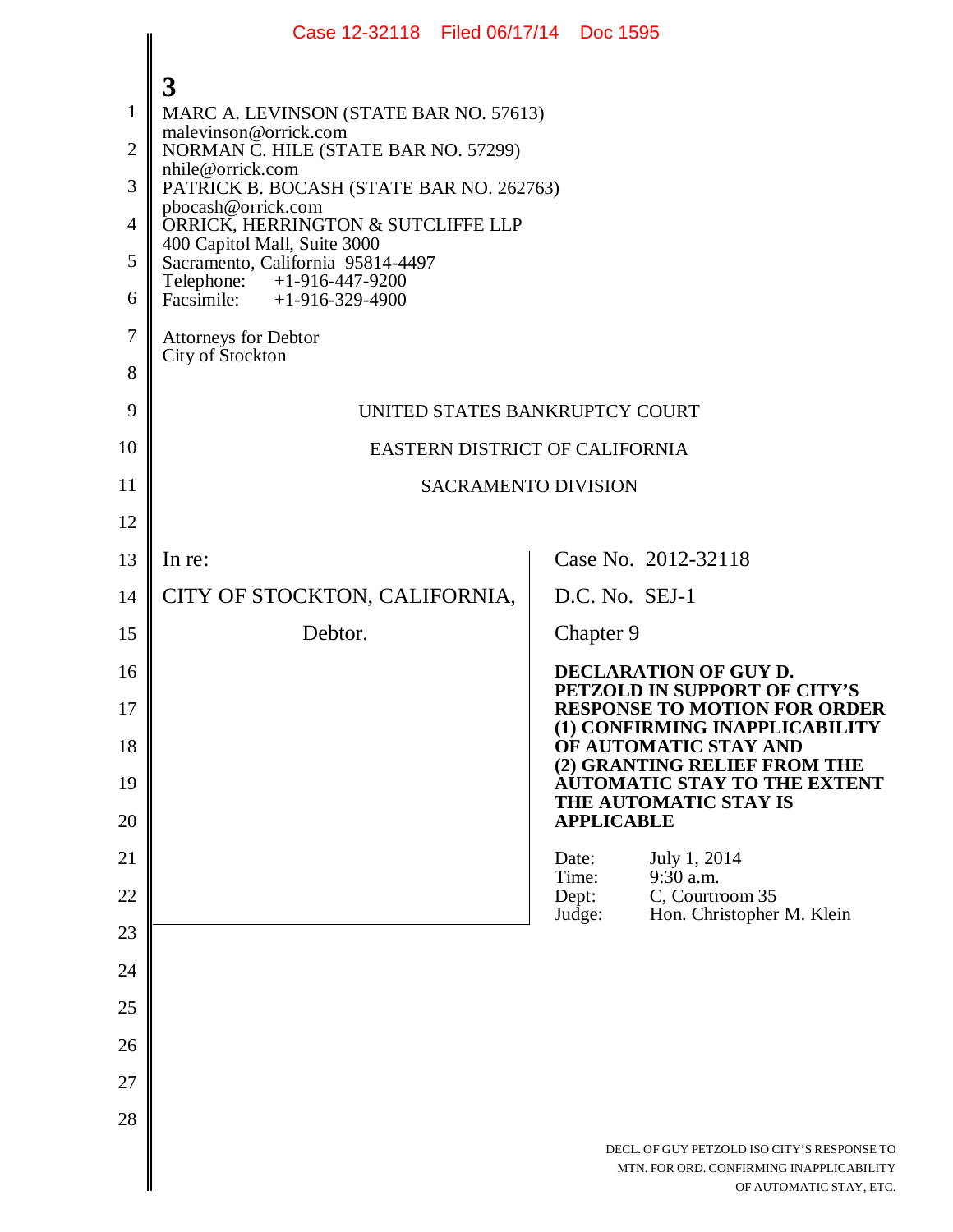## Case 12-32118 Filed 06/17/14 Doc 1595

|                | Case IZ-32110 - Filed 00/17/14 - DOC 1999                                                                                   |  |  |
|----------------|-----------------------------------------------------------------------------------------------------------------------------|--|--|
| $\mathbf{1}$   | I, Guy D. Petzold, declare:                                                                                                 |  |  |
| $\overline{2}$ | I am a Deputy City Attorney for the City of Stockton (the "City"). I make this<br>1.                                        |  |  |
| 3              | declaration in support of the City's Response To Motion For Order (1) Confirming Inapplicability                            |  |  |
| $\overline{4}$ | Of Automatic Stay And (2) Granting Relief From The Automatic Stay To The Extent The                                         |  |  |
| 5              | Automatic Stay Is Applicable ("Response"). Except as to those matters set forth on information                              |  |  |
| 6              | and belief, I have personal knowledge of the facts set forth herein and if called as a witness herein                       |  |  |
| 7              | I could testify competently to such facts.                                                                                  |  |  |
| 8              | 2.<br>I obtained my Bachelor of Arts degree in Economics from the University of                                             |  |  |
| 9              | California, Berkeley in 1976 and my Juris Doctorate from the University of California, Hastings                             |  |  |
| 10             | College of the Law in 1979.                                                                                                 |  |  |
| 11             | The City Attorney's Office only has six full-time attorneys and one part-time<br>3.                                         |  |  |
| 12             | attorney. It also has three clerical staff. This is considerably down from our staffing level of just                       |  |  |
| 13             | a few years ago when we had nine full-time attorneys and nine clerical staff.                                               |  |  |
| 14             | Most of my time is devoted to advising various departments within the City<br>4.                                            |  |  |
| 15             | regarding legal matters. One of those departments is the Public Works Department, which is                                  |  |  |
| 16             | handling the construction project known as the French Camp Road/I-5 Interchange                                             |  |  |
| 17             | Reconstruction Project.                                                                                                     |  |  |
| 18             | 5.<br>As part of the French Camp project, certain right-of-way was needed to be                                             |  |  |
| 19             | acquired. The State Department of Transportation (Caltrans) was tasked with the right-of-way                                |  |  |
| 20             | work and filed an eminent domain case against Mr. Singh et. al. (San Joaquin Superior Court case                            |  |  |
| 21             | no. 39-2011-00256897-CU-EI-STK).                                                                                            |  |  |
| 22             | It became apparent to the City that the ultimate configuration of this interchange<br>6.                                    |  |  |
| 23             | and the roadways leading to it would have a direct impact on the City and its residents. The                                |  |  |
| 24             | traffic patterns in this area are going to change and the City wants to make sure the traffic will                          |  |  |
| 25             | flow smoothly. To ensure that the City's interests were adequately protected in the pending                                 |  |  |
| 26             | litigation, the City hired outside counsel (Thomas H. Keeling of the Freeman Firm) to file an                               |  |  |
| 27             | Answer on behalf of the City.                                                                                               |  |  |
| 28             | 7.<br>If the Automatic Stay is lifted, and the eminent domain case is allowed to go to                                      |  |  |
|                | DECL. OF GUY PETZOLD ISO CITY'S RESPONSE TO<br>$-2-$<br>MTN. FOR ORD. CONFIRMING INAPPLICABILITY<br>OF AUTOMATIC STAY, ETC. |  |  |